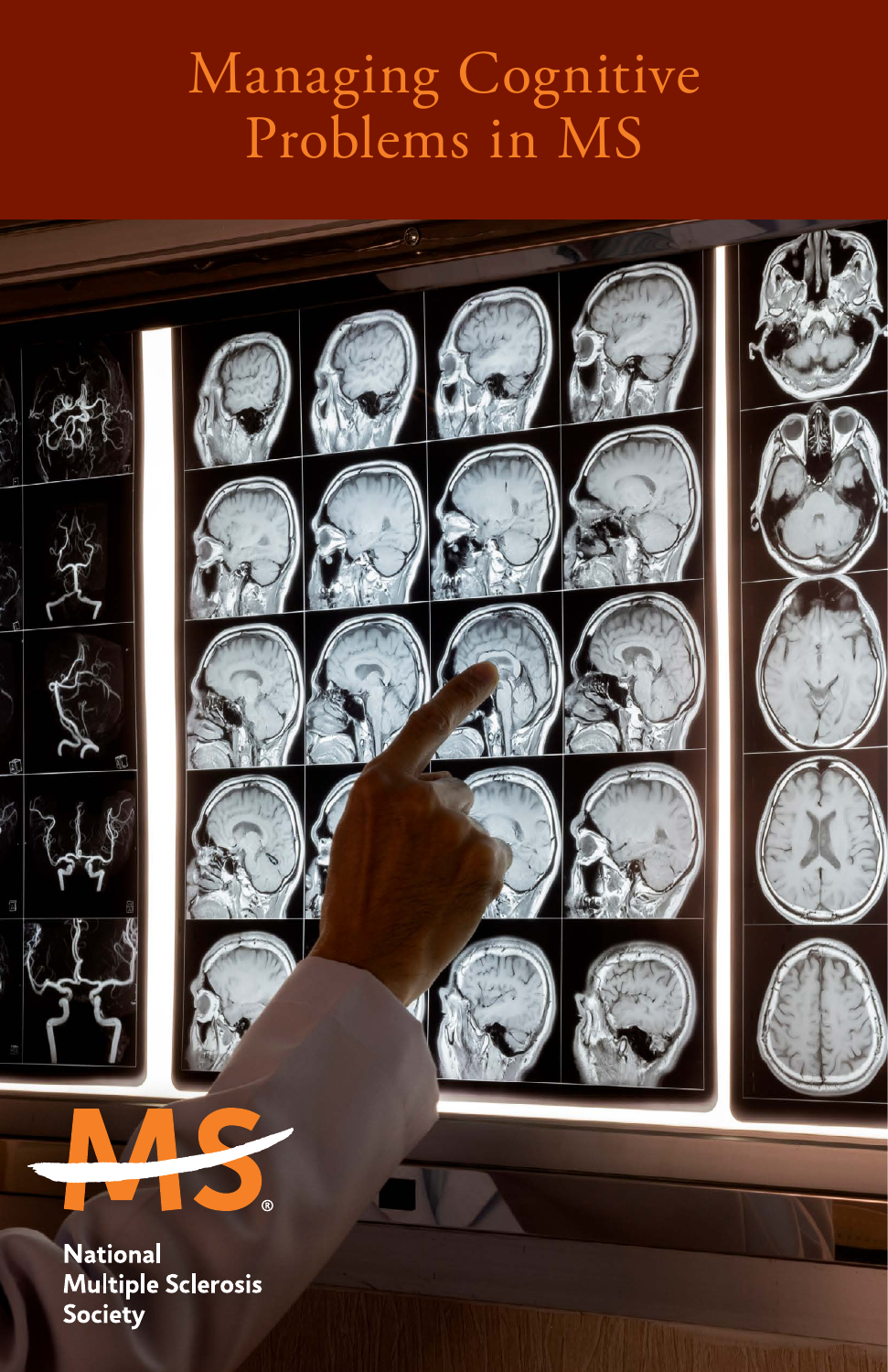# Managing Cognitive Problems

BY NICHOLAS G. LAROCCA, PHD WITH MARTHA KING

Clinical psychologist, Dr. Nicholas G. LaRocca, is Vice President of Health Care Delivery and Policy Research at the National MS Society.

Martha King was director of publications at the National MS Society (retired).

The editors wish to acknowledge Christopher Christodoulou, MD; Stephen Rao, MD; and John DeLuca, PhD for their assistance.

The illustration on page 1 is reprinted, with permission, from **Multiple Sclerosis: A Self-Care Guide to Wellness**, Nancy J. Holland and June Halper, eds., published by Paralyzed Veterans of America.

Reviewed by: Pat Bednarik, MS, CCC-SLP, MSCS; Adrienne Boissy, MD; James Bowen, MD; and Patricia Kennedy, RN, CNP, MSCN.

© 2019 NATIONAL MS SOCIETY. ALL RIGHTS RESERVED.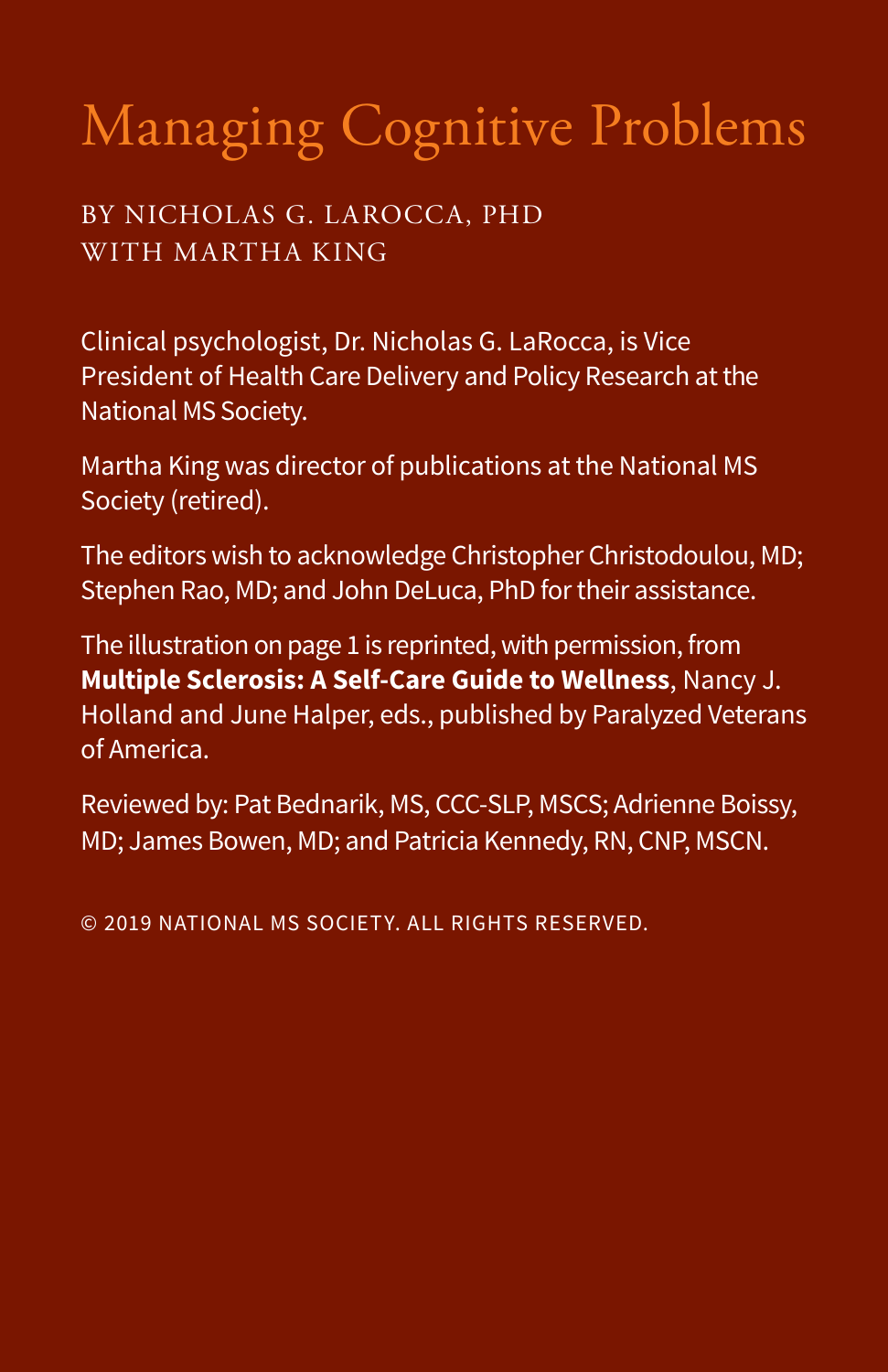### Introduction

### **About MS**

Multiple sclerosis involves random attacks on a fatty material called **myelin** that insulates nerves within the brain and spinal cord — the structures that make up the central nervous system. Many symptoms can result from the attacks including changes in thinking — or cognitive function.

### **Cognition**

Cognition refers to all of the high level functions carried out by the human brain, including processing of information, attention, memory, planning and problem-solving, visual perception and verbal fluency.

MS has the potential to affect mood, personality and cognition — the attributes that make us unique — either directly or indirectly. The idea is upsetting, but the facts emerging from research are encouraging — **while mild to moderate problems are relatively common, severe damage to these aspects of the self are not**.

Physical symptoms such as numbness or visual problems, which are common in MS, are usually the result of damage to specific, easily identified areas in the brain and spinal cord. In contrast, it is not always clear what specific damage is the cause of the cognitive changes that occur.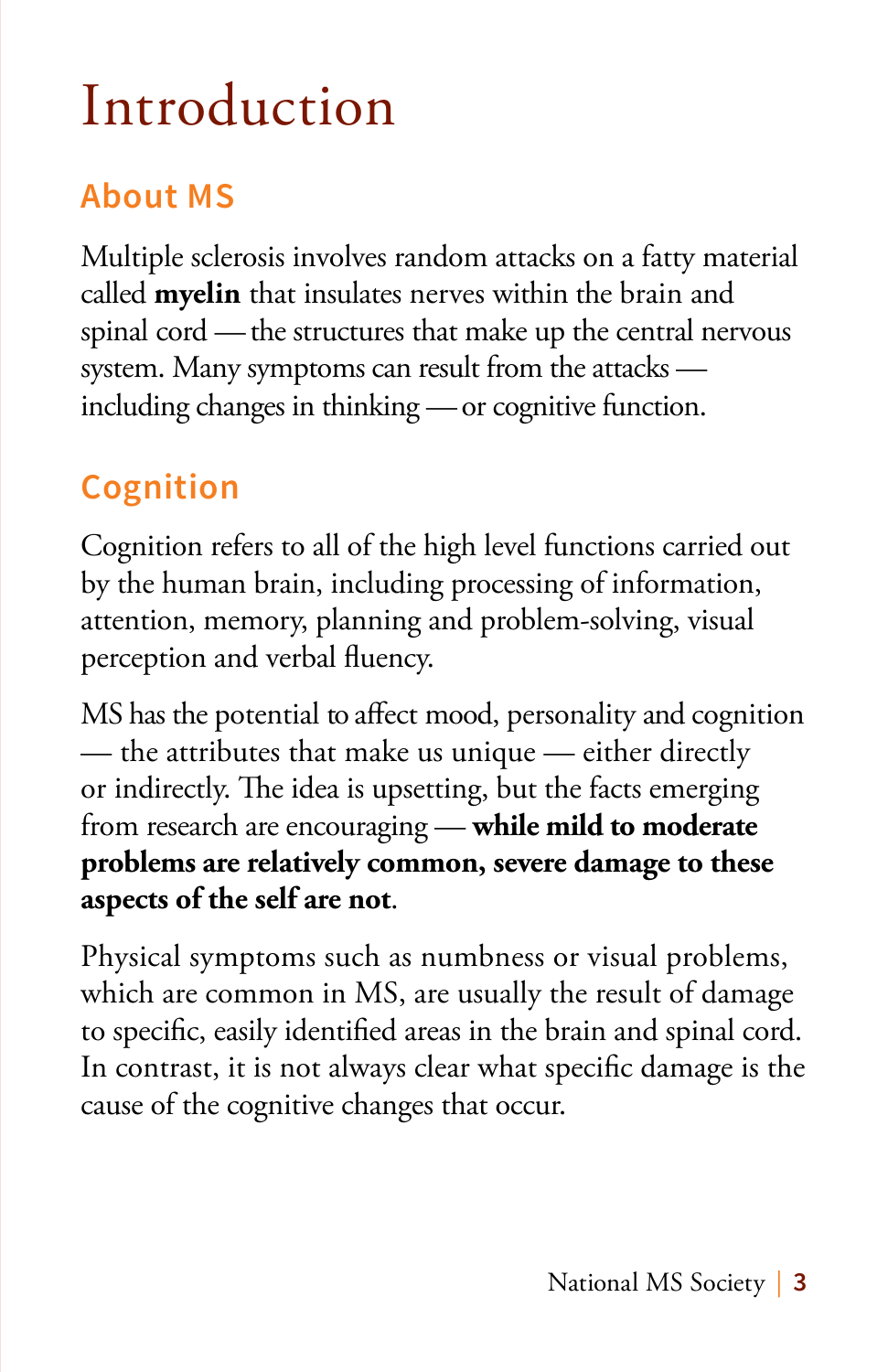Cognition is sensitive to many potentially disruptive factors. These include normal aging as well as disease or injury. Cognitive functions can also be affected temporarily by tension, emotional stress, depression, sleep disturbances, menopause or fatigue. In addition, they can be affected by nutrition, for example, by low blood sugar (hypoglycemia).

Some prescription medications and drug or alcohol abuse can also disrupt cognitive performance. Many of these factors can and do occur in combination.

MS fatigue is among the most frequently mentioned factors that may affect cognitive functions. People with MS may find that at certain times they are just too tired to tackle cognitive tasks. Studies have documented the existence of **cognitive fatigue** which refers to people's perception that cognitive functioning temporarily declines during an extended period of cognitive effort, such as one might experience on the job. As a result, cognitive functions may be in better working order at some times of the day than at others.

# Which cognitive functions might be affected by MS?

Like all MS symptoms, cognitive problems vary from person-to-person. They can be mild and easy to manage or they may be more significant and impact daily functioning. It is possible to experience problems in one area of cognitive functioning or in all of them.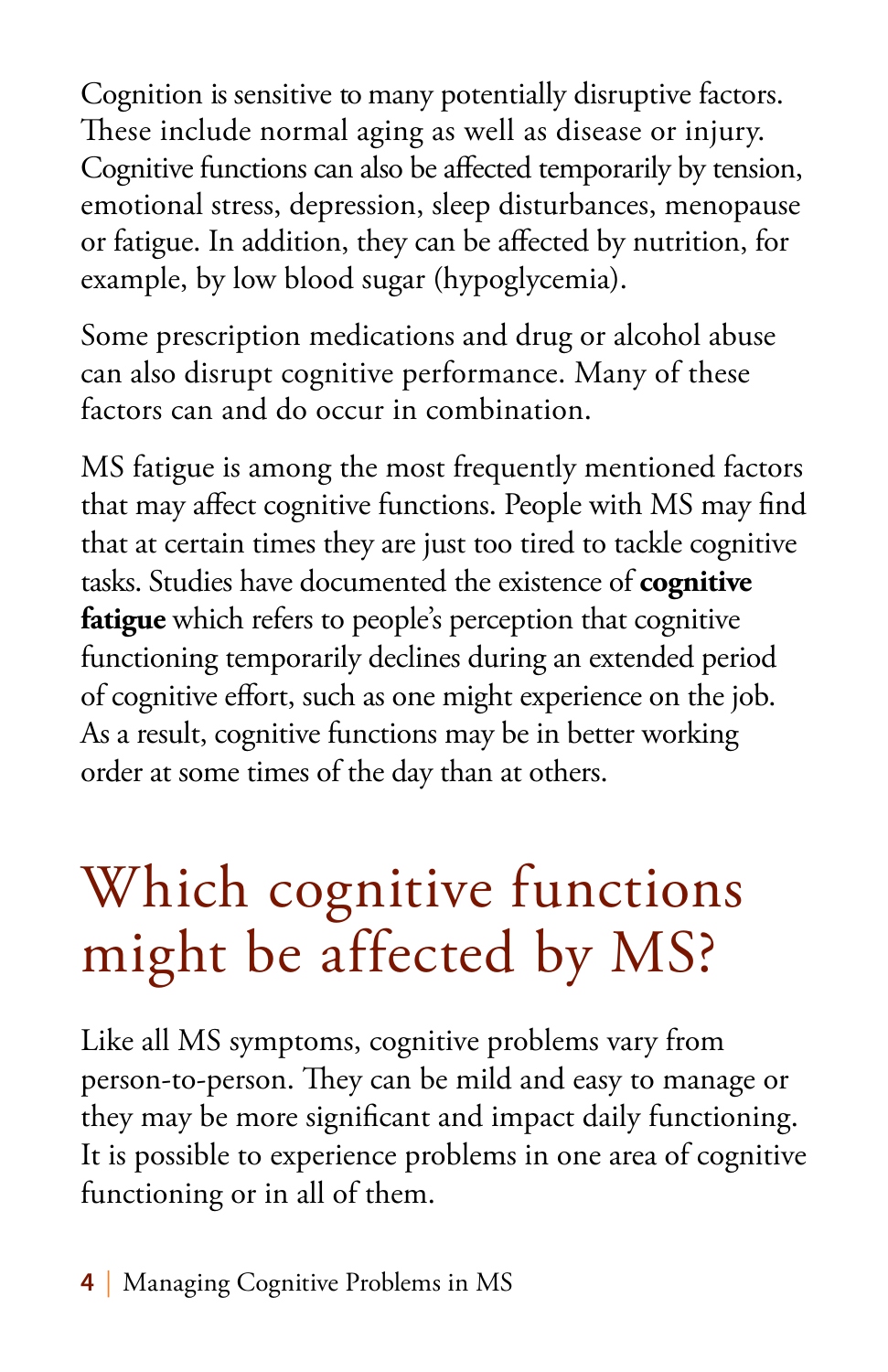- **n** Speed of information processing. Slowed information processing speed is the primary and earliest cognitive problem experienced in MS. Information processing is the foundation of cognitive function, which means that slowed processing impacts attention, learning and memory and decision-making. Therefore, processing speed has a major impact on daily activities and participation in everyday life.
- **n** Memory or recall. Problems with memory the most frequently reported cognitive challenges by people with MS — seem to be limited primarily to recall of recent events. For example, a person may have trouble remembering an important phone number learned in the past month or a phone conversation from earlier in the day. In contrast, the same person will have little difficulty remembering information from the distant past, such as the meanings of words that were learned in school.

Although memory problems are the ones most commonly reported by people with MS, the research shows that what some people experience as changes in their ability to remember things are actually problems with attention and the processing of information.

**n** Attention and concentration. Divided attention (the ability to focus and concentrate when there is more than one stimulus competing for attention) is particularly difficult for some people with MS. For example, driving while using the phone is considered hazardous because the driver's attention is "divided" between driving and talking. In everyday life many situations involve divided attention, such as trying to carry on a conversation while fixing dinner. Often referred to as "multi-tasking," divided attention can pose a real challenge for people with MS, particularly as they try to remember something that they were not able to learn adequately in the first place.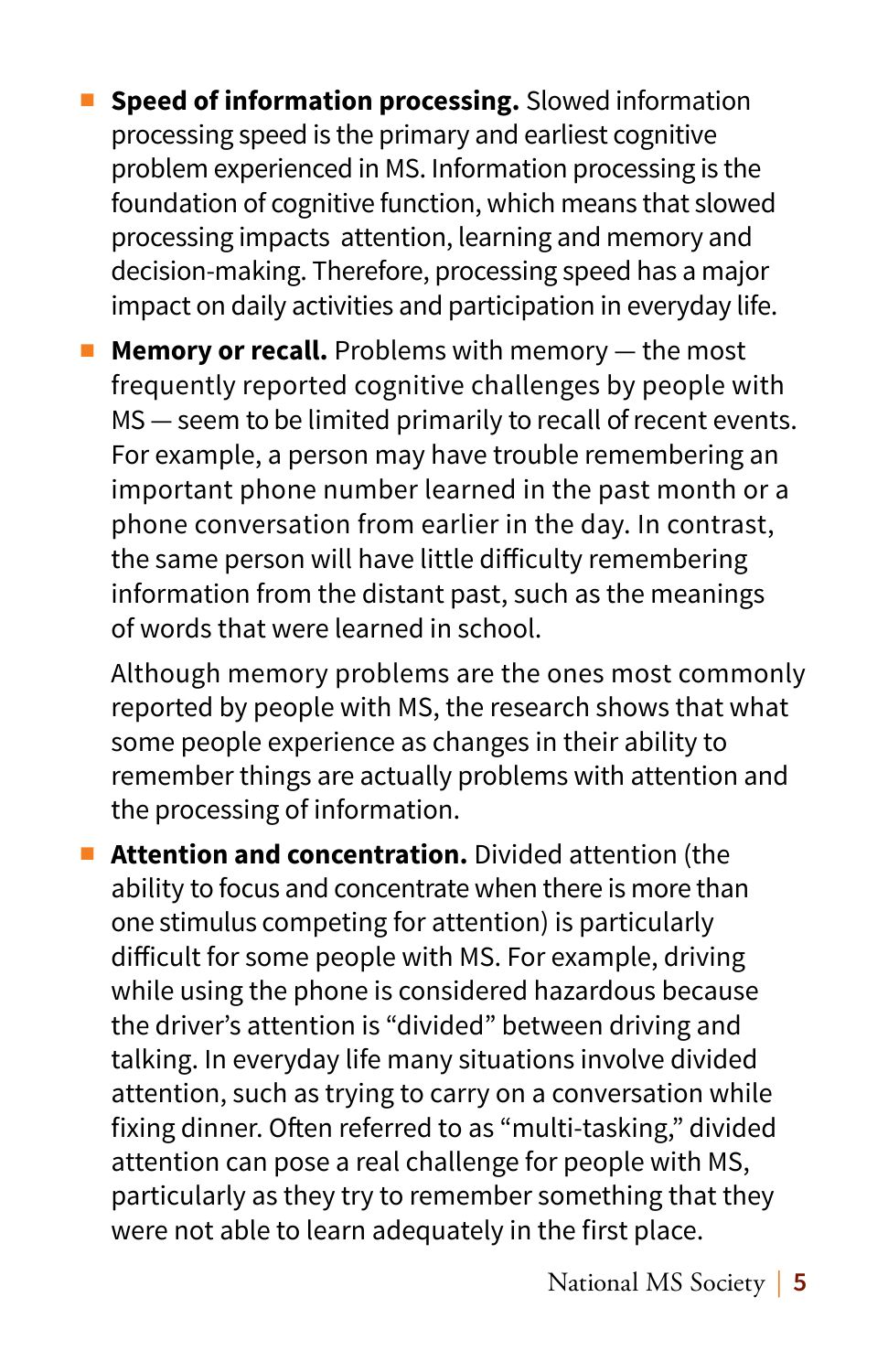- Abstract reasoning, problem-solving, and **executive functions.** All of these functions are involved in a person's ability to analyze a situation, identify the main points, plan a course of action and carry it out. Some people with MS report that their judgment has also been affected. More often, family members or employers notice changes in problem solving or reasoning before the person with MS does.
- **n** Visual-spatial abilities. These functions include the ability to recognize objects accurately and to draw or assemble things. Visual-spatial abilities are involved in many everyday tasks such as driving, finding one's way around or packing a suitcase.
- **Norbal fluency.** Fluency problems are different from the MS speech problems that slow speech down or change voice quality. A fluency problem often manifests itself as the "tip-ofthe-tongue" phenomenon: a person wants to say a word, it's on the tip of the tongue, but she or he just can't think of it.

# What is known about cognitive dysfunction in MS?

When cognitive problems stem from physical damage done by MS, the source is probably damage to brain tissue. Lesions (or areas of scarring) in the cerebral hemispheres (the higher areas of the brain) are the ones of greatest significance.

Lesions in the white matter of the brain (where myelin occurs in abundance) are particularly common near the inner cavities of the brain (ventricles) through which the cerebrospinal fluid flows. Research has shown that it is not only the myelin that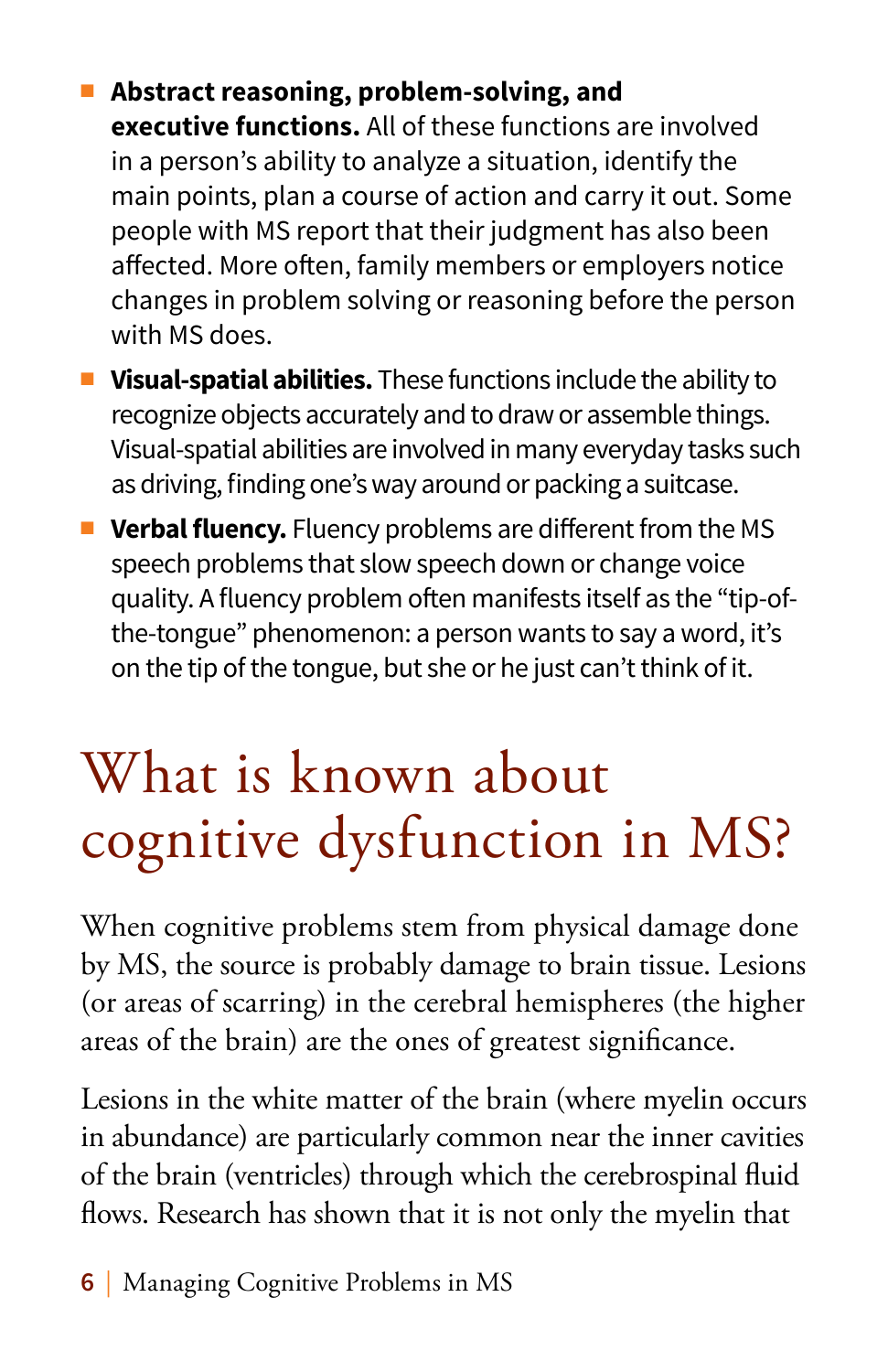is damaged in MS, but also the nerve fibers (axons) and cells themselves. While the white matter has been thought to be the area most affected, we now know that significant damage can also occur in the gray matter; studies suggest that cognitive problems are more closely associated with gray matter damage.

Studies using magnetic resonance imaging (MRI) have shown that the number and volume of brain lesions and the amount of nerve tissue loss are related to the presence and severity of cognitive changes. Additional research has found that areas of damage occur with roughly equal frequency in the right and left halves of the brain. Damage to the structures and pathways that join the two sides of the brain can also cause impairment of cognitive function.

Changes in cognition are common in MS. Estimates from studies vary but show a range of 34-65percent in adults and 33percent for children with MS. Cognitive impairment occurs in both relapsing and progressive forms of MS and can even be seen when someone has their very first symptom of MS, known as clinically isolated syndrome. The prevalence and severity of cognitive impairment appears greater in persons with progressive MS but it can also occur during the very earliest stages of the disease process.

The majority of people with cognitive problems from MS experience mild dysfunction. Only about 5-10percent experience moderate to severe impairment. But what do the terms mild, moderate, or severe mean? This question is hard to answer because circumstances vary person-to-person. For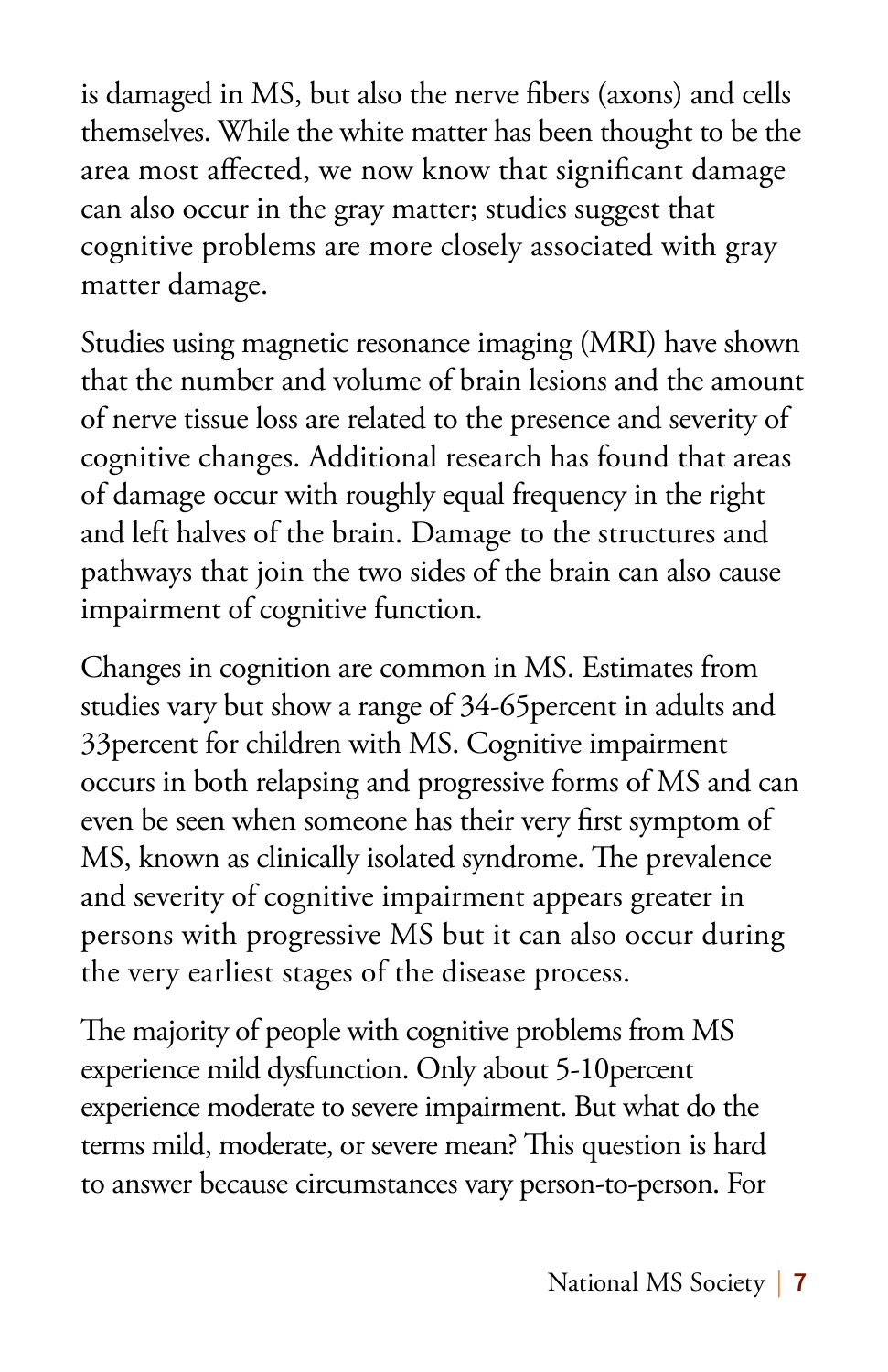one person, mild cognitive impairment could require a major life shift — for example, the end of a career or professional practice that is particularly affected by the person's cognitive changes. But another person with the same degree of impairment might not need to make any lifestyle shift, because he or she is able to cope using self-help measures or through reasonable accommodations on the job. Retired individuals with relatively fewer demands on their cognitive abilities are likely to be able to cope quite well with everyday activities.

### How do you identify cognitive problems?

### **Recognition**

Early recognition, assessment and treatment are important because cognitive changes can significantly affect a person's quality of life and are the primary cause of early departure from the workforce. The first signs of cognitive dysfunction may be subtle — noticed first by the person with MS or by a family member or colleague. They include:

- $\blacksquare$  Difficulty finding the right words
- Difficulty remembering what to do on the job or during daily routines at home
- $\blacksquare$  Difficulty making decisions or showing poor judgment
- $\blacksquare$  Difficulty keeping up with tasks or conversations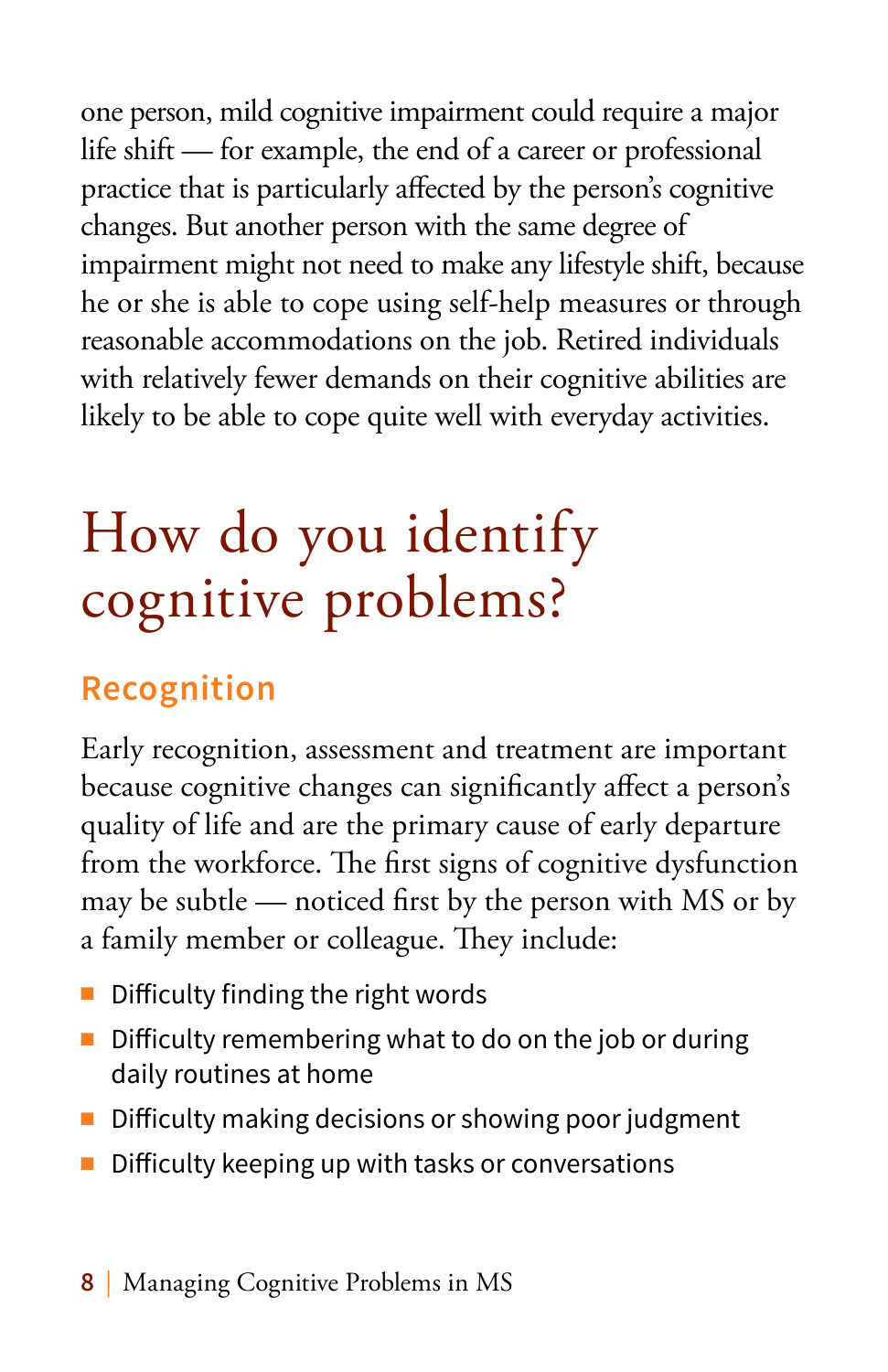### **Evaluation**

Scientific evidence supports early and ongoing cognitive evaluation for people with MS. Despite this, cognitive function is not openly discussed, routinely evaluated or optimally treated. It is one of the major unmet needs in MS care. To address this gap, the National MS Society gathered a multidisciplinary group of healthcare providers, researchers and individuals affected by MS to review the scientific literature and make management recommendations. This group concluded that the appropriate management of cognitive dysfunction in MS includes:

- Education for people with MS and their family members
- Early screening and ongoing monitoring throughout the disease course
- $\blacksquare$  Comprehensive evaluation for any adult or child who tests positive on screening or demonstrates a significant cognitive decline
- $\blacksquare$  Comprehensive evaluation for any individual who is applying for disability insurance due to cognitive impairment
- $\blacksquare$  Interventions to improve cognitive functioning and participation in everyday activities

Talk to your healthcare provider if you are concerned about cognitive dysfunction. A specially trained health professional (neuropsychologist, speech/language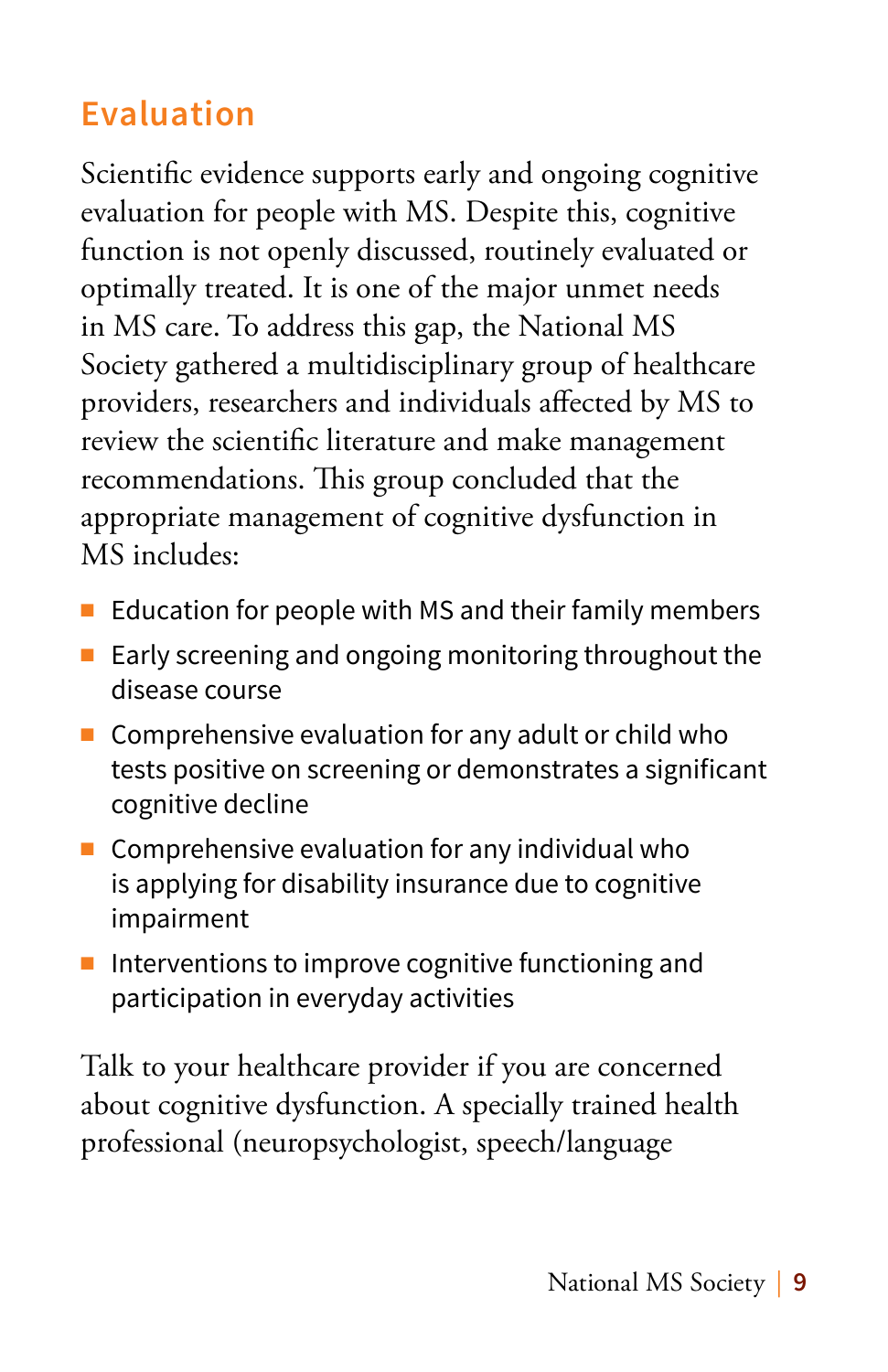pathologist or occupational therapist) will administer a battery of tests and careful evaluation in order to determine the cause(s) of your cognitive changes (since cognitive function can also be affected by aging, medications, depression, anxiety, stress and fatigue.)

# What can be done to alleviate cognitive problems?

- **Get it out in the open.** Years ago, professionals advocated not discussing MS-related cognitive problems in public because the issue would upset people. Today, healthcare professionals recognize that people with MS almost always want information on this topic. Talk over your concerns with your healthcare provider. You may want to take a copy of this booklet to your next appointment.
- **F** Share with others. Often, fears about a problem are much worse than the reality. To keep up with the facts, ask questions, read, attend lectures if possible, and talk to others who have similar problems. For the most recent information, visit **nationalMSsociety.org**.

In MS self-help groups or educational meetings, cognitive dysfunction is a frequent topic of discussion. Sharing helps on an emotional level as well as on a practical one. Comparing notes and learning how others cope can help to expand one's own resources and remove the feeling of isolation.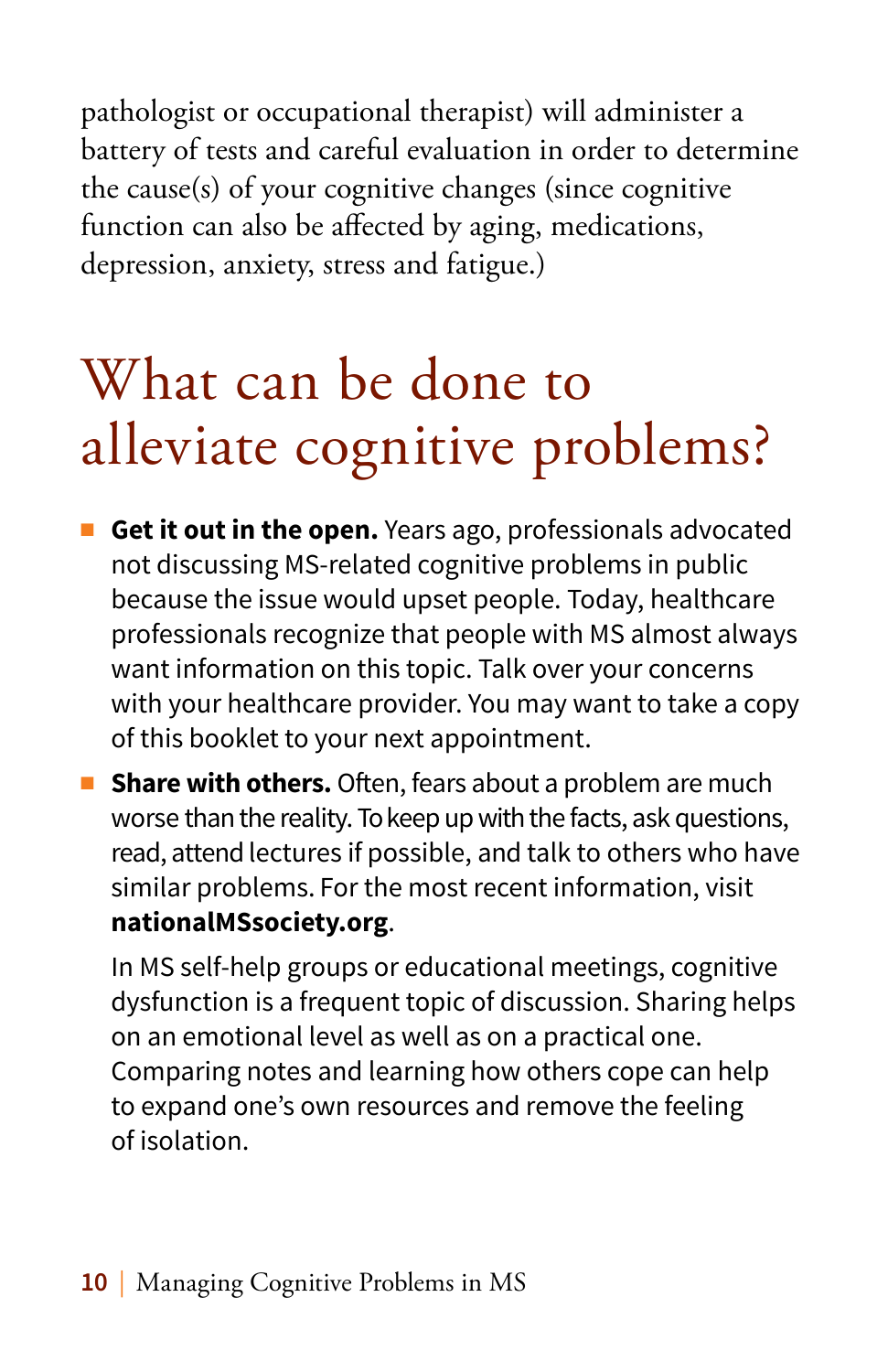- **Get help!** Depression, which is very common in people with MS, can have a significant impact on cognitive functioning. In fact, one of the key symptoms of depression is slowed or impaired thinking. So if you think you may be experiencing changes in your memory or thinking, ask yourself whether depression may be playing a role, and ask your healthcare provider whether an evaluation for depression might be a first step toward managing those changes. For people whose cognition is affected by their mood, successfully treating the mood issue can improve their cognitive functioning.
- **n** Make it a family affair. Family members may not realize that you are experiencing cognitive changes as a part of the disease. When you forget parts of conversations, miss appointments or misplace things, it may be viewed as laziness, indifference or carelessness. If this happens, family members and friends need help to understand what is going on.
- **E** Get counseling if it seems appropriate. Not everyone who experiences cognitive changes needs counseling. Counseling or psychotherapy can help you deal with the impact of cognitive problems on self-esteem and on everyday life. They also address depression or anxiety, which can worsen cognitive function.
- **Explore compensatory options.** While most cognitive problems are best addressed through rehabilitation with a professional, here are some practical strategies that may help you compensate for cognitive changes:
	- **>** Where memory is weak, try substituting organization. Get a good organizer (paper- or technology-based) and learn to use it consistently to help with storage and retrieval of information, reminders, appointments and alarms. Record appointments, to-do lists, phone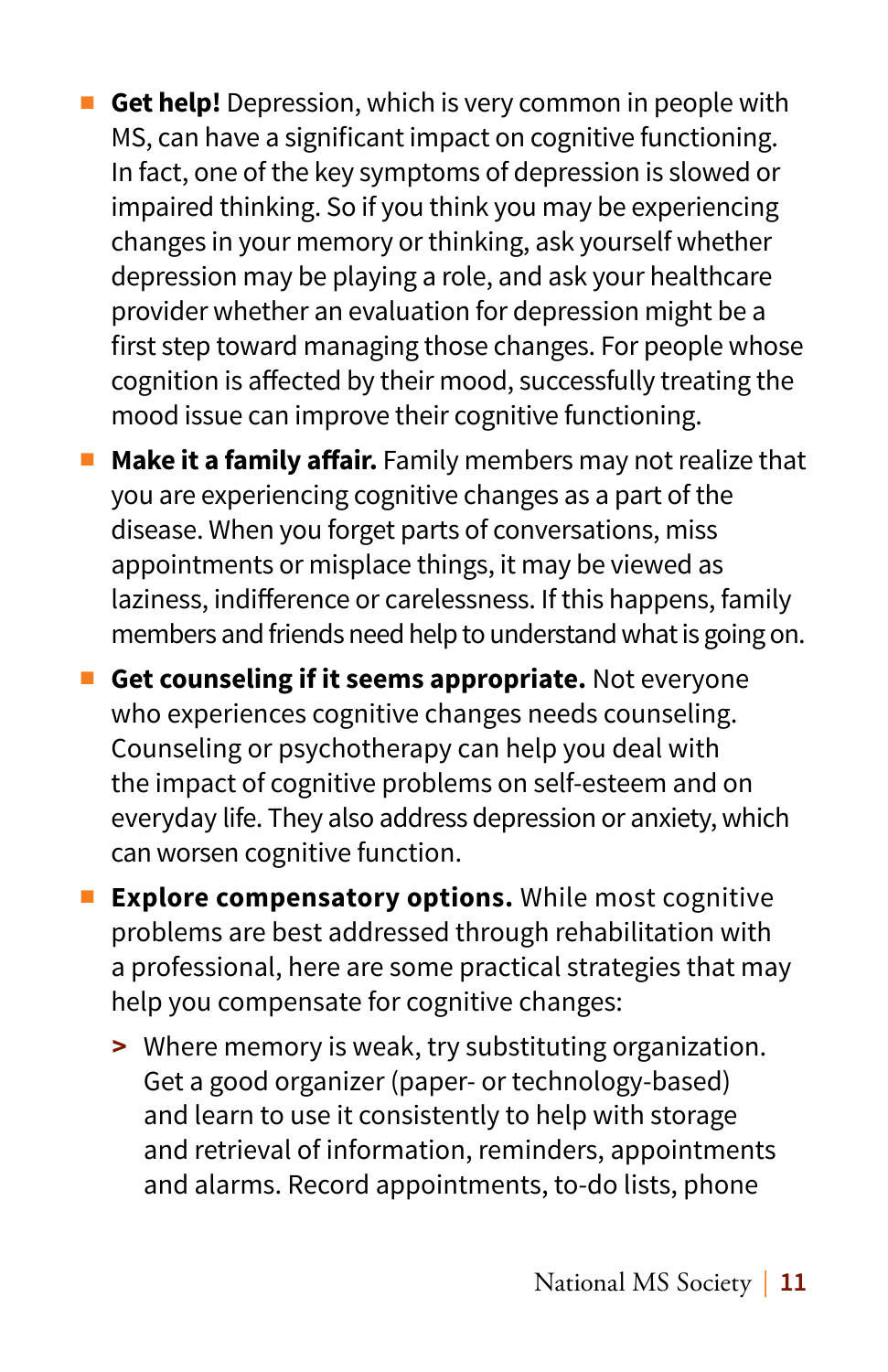numbers, family activities, driving directions — anything that you need to remember but are likely to forget. Use your paper or computer/tablet/smartphone organizer to replace little scraps of paper and notes that may get misplaced or lost.

- **>** When you are trying to learn something new, give yourself extra time to practice. Studies have shown that with extra practice people with MS can improve their ability to recall information later.
- **>** Set up a family calendar to track everyone's activities.
- **>** Assign a particular place for storing frequently used items such as your car keys and encourage family members to return borrowed objects to their proper spots. For example, the scissors always go in the top drawer of the desk.
- **>** Work on your focus and concentration. Sometimes we "forget" things because we never really learned them in the first place. This can happen because we are not giving our full attention to tasks or conversations. Improving your concentration can enhance your recall. Practice focusing on one thing at a time when you are reading, watching TV, or seeing a movie. For example, if you are reading a newspaper article, focus on the main point of the article. If you are watching a movie, focus on the names of the characters. Then in everyday tasks, try to apply that focus on one thing at a time. If you are involved in a conversation, focus on what is being said — block out distractions such as noise in the immediate environment, nearby conversations and unrelated thoughts that pop into your mind.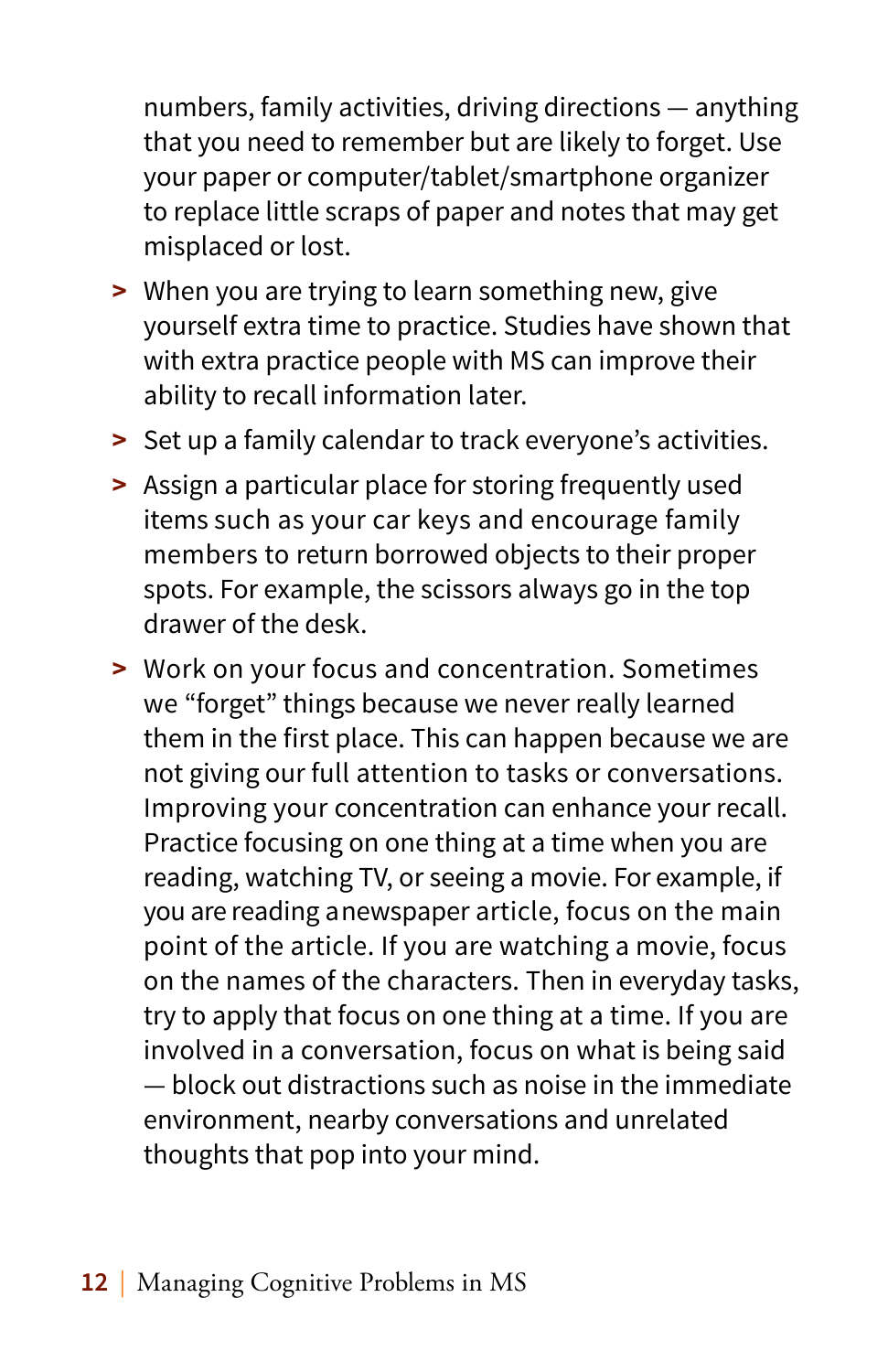- **>** Plan your most challenging cognitive tasks for your best time of day. To reduce the cognitive fatigue that can occur during prolonged activities that require sustained effort or concentration, schedule periodic breaks. Whenever your thinking begins to feel foggy or slowed, take a short breather or shift your attention to something else in order to give your mind a rest, and then try again.
- **>** Use mental pictures to aid memory. For example, to increase the likelihood that you will remember to close the windows before leaving the house, visualize streams of muddy water flooding into every room through the open windows. Hold on to that image for a few seconds and you are more likely to remember to close windows later. Another useful strategy is to take a few seconds before leaving home to visualize the route you'll drive to your destination.
- **>** When you meet a new person, write down his or her name as soon as you can gracefully do so. Later, note in your organizer the most striking things about that person. Another strategy is to repeat the person's name to yourself in the context of your conversation with them: "Nice meeting you, **Jim**. I'm also from Nebraska."
- **>** When you encounter word-finding problems, don't persist in trying to think of that elusive word. Try to shift your attention to something else. The word you want will come back to you later. Just express the idea you had in mind using a different word so that the flow of conversation continues and you experience less frustration about the missing word.
- **>** Visit your library, bookstore or e-book site for books designed to help organize time or improve memory.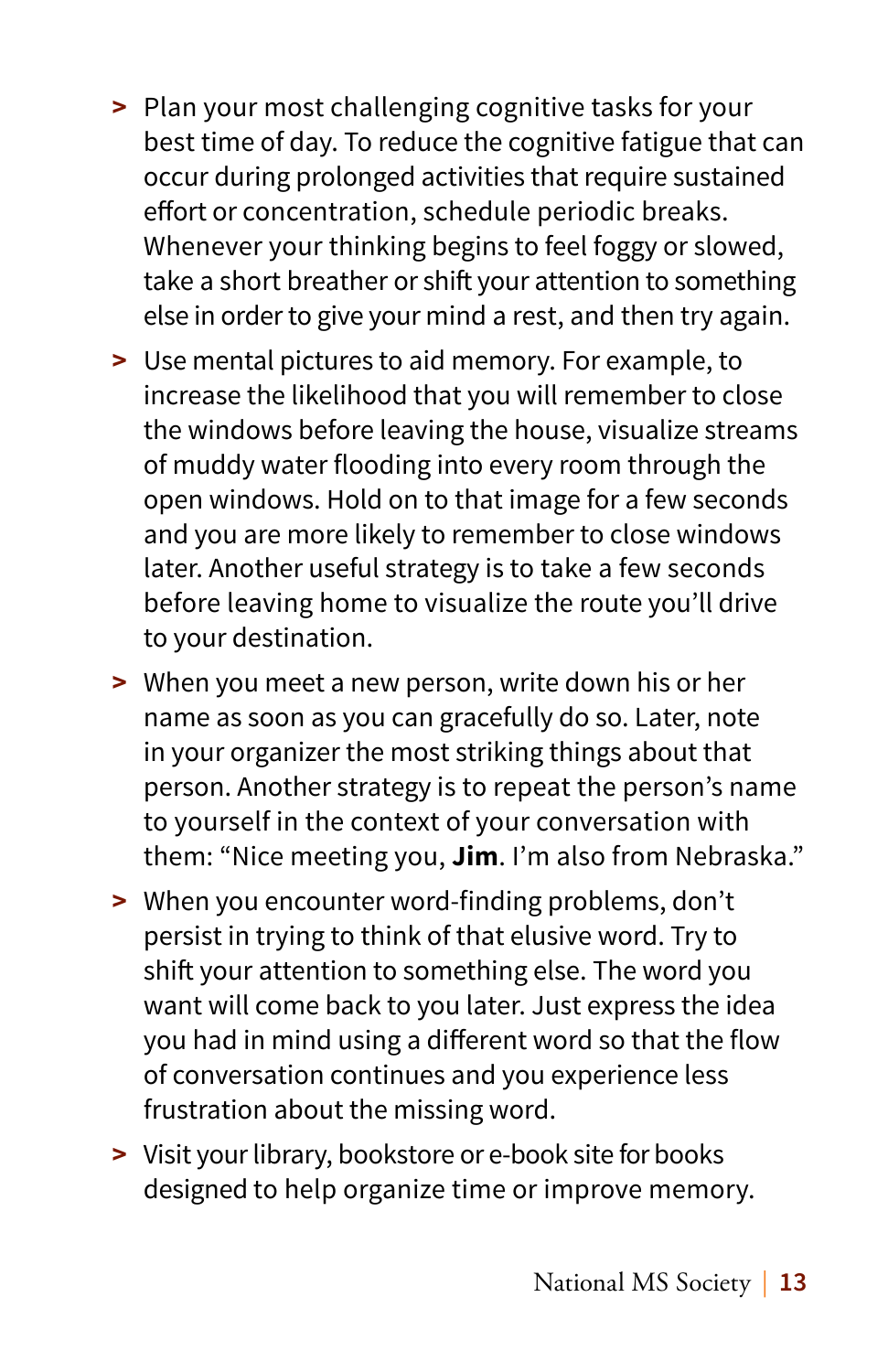Some of these involve wildly complicated schemes, but many have useful suggestions.

- **>** Make sure you're getting enough sleep and that your sleep is not being unduly disrupted by trips to the bathroom, muscle spasms or other problems. If it is, talk to your healthcare provider about how to manage those symptoms.
- **>** Talk to your healthcare provider about your eating habits to ensure that you are getting good nutrition.
- **>** After consulting with your healthcare provider, follow a consistent exercise program to help stay in shape physically, mentally and emotionally.
- **>** Keep challenging your mind with puzzles, reading, stimulating conversation, video games, etc. The old saying, "If you don't use it, you'll lose it," applies here.

# Should I have a professional evaluation?

Research studies show that evaluating cognitive function early in the MS disease course helps identify cognitive problems early. We also know from these studies that your cognitive function should be evaluated on a regular basis because many people who have cognitive problems from MS do not realize that they do. The earlier problems are identified the easier they can be to treat.

The expert panel that the National MS Society convened to review existing research and make recommendations suggests that your MS healthcare provider check your

**14** | Managing Cognitive Problems in MS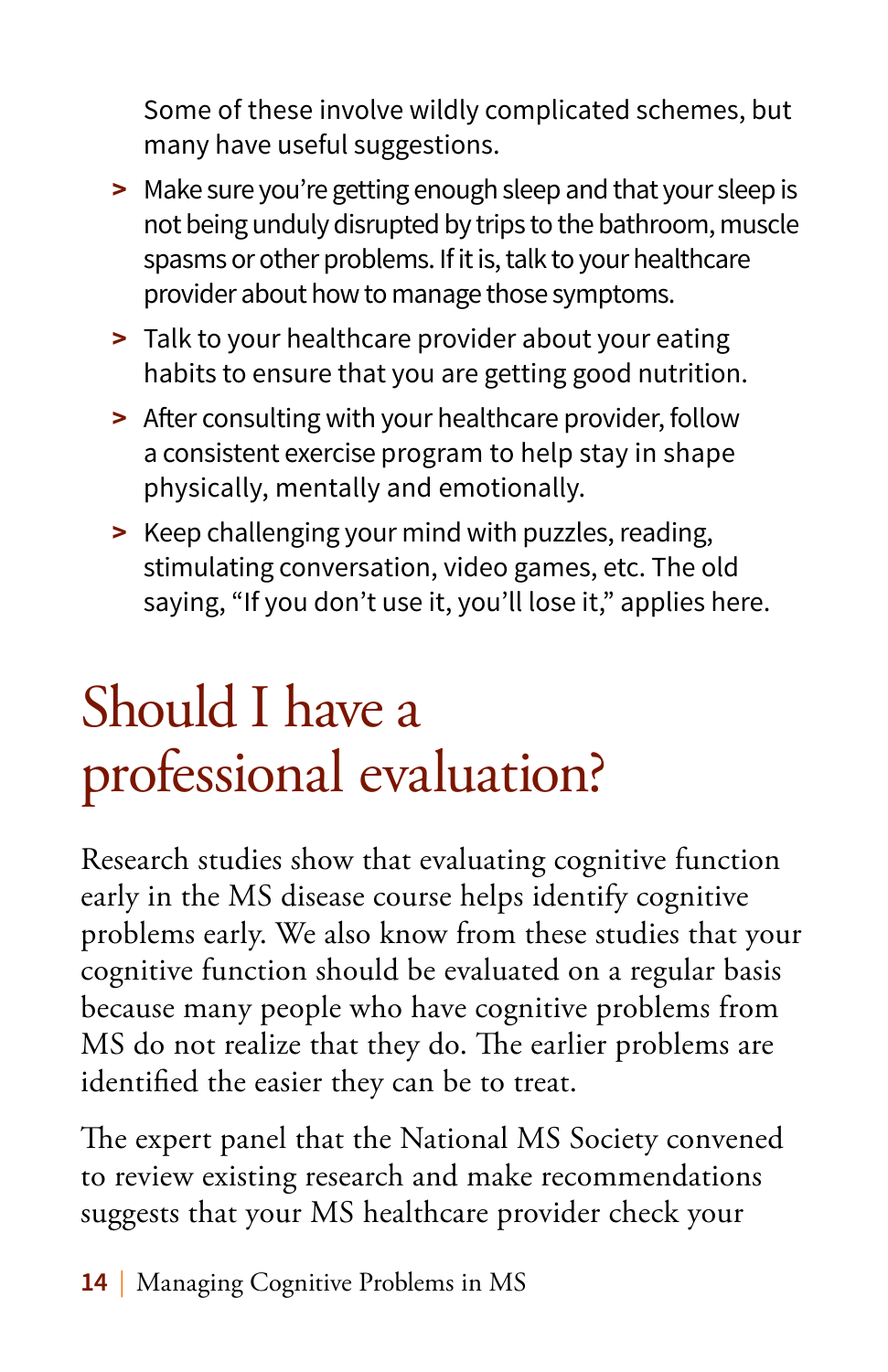cognitive functioning with a validated screening tool every time you have a neurological exam. They specifically recommend a test called the Symbol Digit Modalities Test (SDMT). This test can be done in five minutes or less and can show if you are having signs of cognitive problems. If you do show signs of cognitive problems on this test, the expert panel recommends that you have a formal cognitive evaluation. They also recommend a formal cognitive evaluation if you or those close to you have noticed a significant change in your cognitive functioning. Lastly, they recommend a formal cognitive evaluation if you are considering applying for disability insurance because of cognitive problems.

A formal cognitive evaluation may require several hours, and it can be costly. Some health insurance plans do cover cognitive evaluations, but do not assume that yours will, even if your healthcare provider prescribes it. Check with your insurance carrier so you can make a fully informed decision. Under certain circumstances your state vocational rehabilitation agency may pay for this type of evaluation.

Formal evaluation of cognitive function should be done by a qualified **neuropsychologist** (a specialist in the behavioral changes caused by brain disease or trauma) — preferably one who has had experience with people who have MS. A psychologist without this training may have difficulty selecting the proper tests and interpreting the results.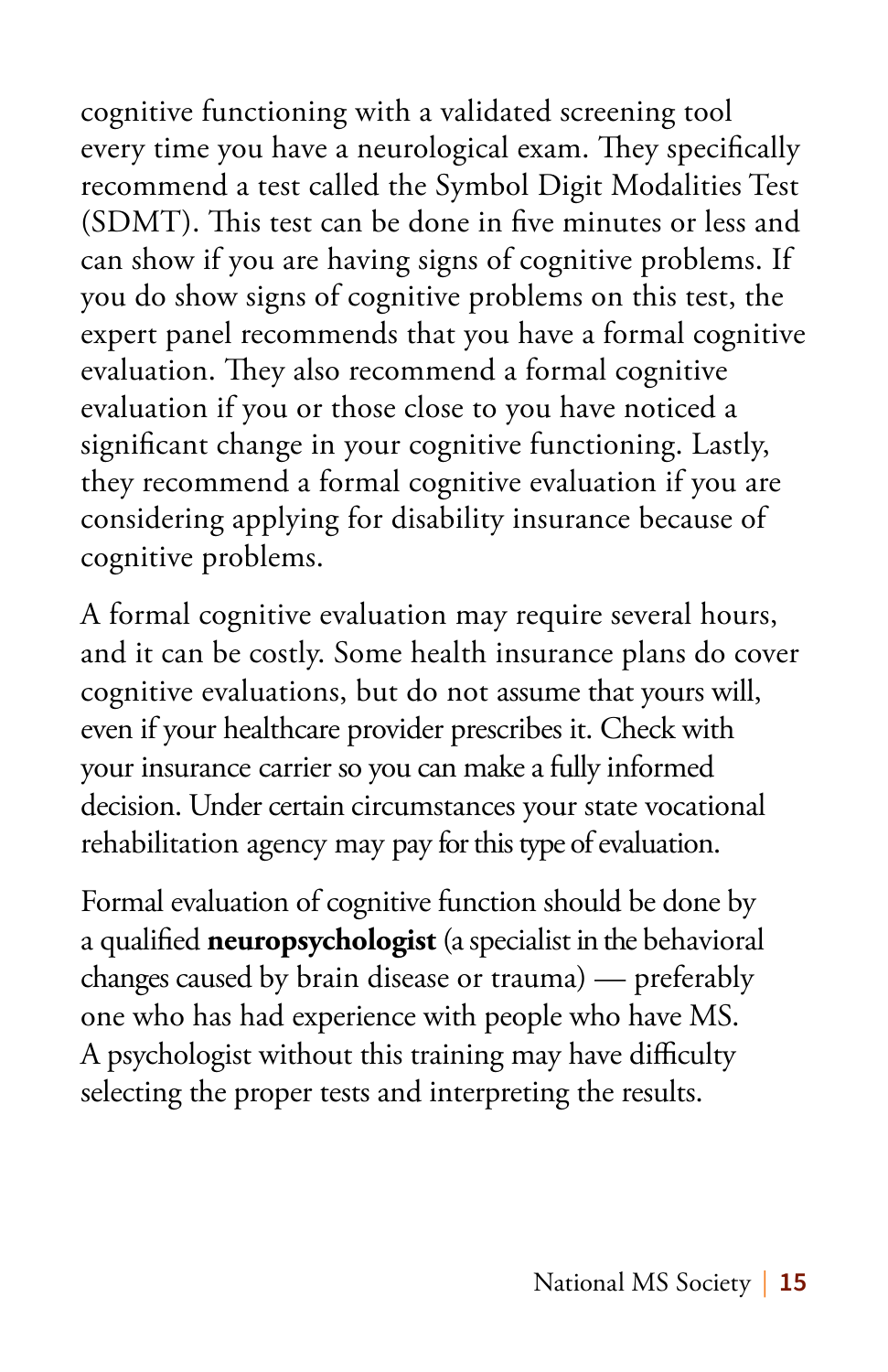In addition to neuropsychologists, appropriate and comprehensive cognitive evaluations can be done by **speechlanguage pathologists and occupational therapists who have experience with MS.** Each of these three professions may use slightly different tests, but all three can provide valuable insight concerning cognitive changes. In any given locale, one or more of these MS professionals might not be available, and so being able to choose any of the three is a great advantage. A **neurologist** or **psychiatrist** can perform briefer evaluations, but these are often screening tests that identify the need for a more formal evaluation.

# About cognitive rehabilitation

Today, it is routine to consider some form of cognitive rehabilitation after a head injury or stroke. In the last few years, the use of cognitive rehabilitation in MS has increased dramatically as techniques have been developed for the more common problems such a memory and attention/concentration. Cognitive rehabilitation is designed to help people compensate for loss of memory, slowed learning ability and other cognitive changes. It is provided by neuropsychologists, occupational therapists or speech/language pathologists.

Ordinarily, cognitive rehabilitation involves one or more sessions per week over several weeks or months. Each session typically lasts about an hour and includes a variety of activities depending on individual needs: exercises designed to enhance memory,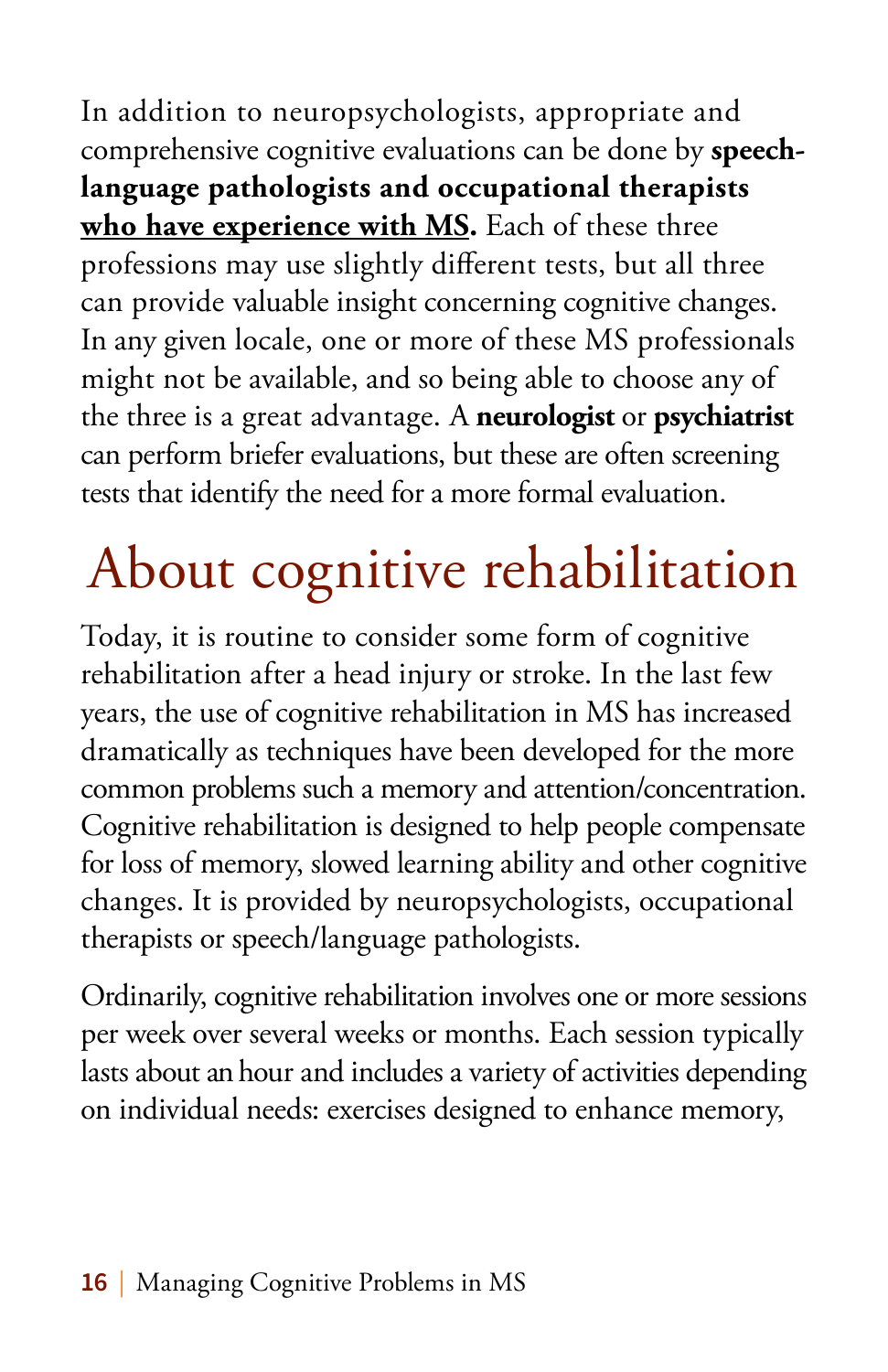concentration or spatial skills. A good deal of time may be devoted to "compensatory strategies" such as learning how to be more organized, how to use a computer effectively, or how to manage time.

The goals of treatment are individualized, and progress toward those goals may be checked periodically. In many instances, the cognitive rehab program may include meetings with family members to help them understand the nature of specific problems and how they can help.

Stress management, counseling or psychotherapy may be incorporated in the treatment plan if needed.

**n Compensatory strategies.** A systematic program of cognitive rehabilitation will train the person with MS in the consistent use of techniques that compensate for deficits. We all use some of these methods. Common memory aids include writing things down in notebooks, posting notes on the refrigerator or carrying a smartphone.

Many of us also use time-management strategies, filing systems, checklists for complex tasks, reading comprehension strategies, and special-purpose diaries. We routinely employ mental tricks to make the most of our abilities. The little poem "Thirty Days Hath September" is a compensatory strategy for remembering the length of the months.

Cognitive compensatory strategies, like their physical cousins, the cane and the walker, do not address the underlying problem. They offer an alternative way to perform a task that has become difficult. In other words, we may not be able to alter an underlying **impairment** (the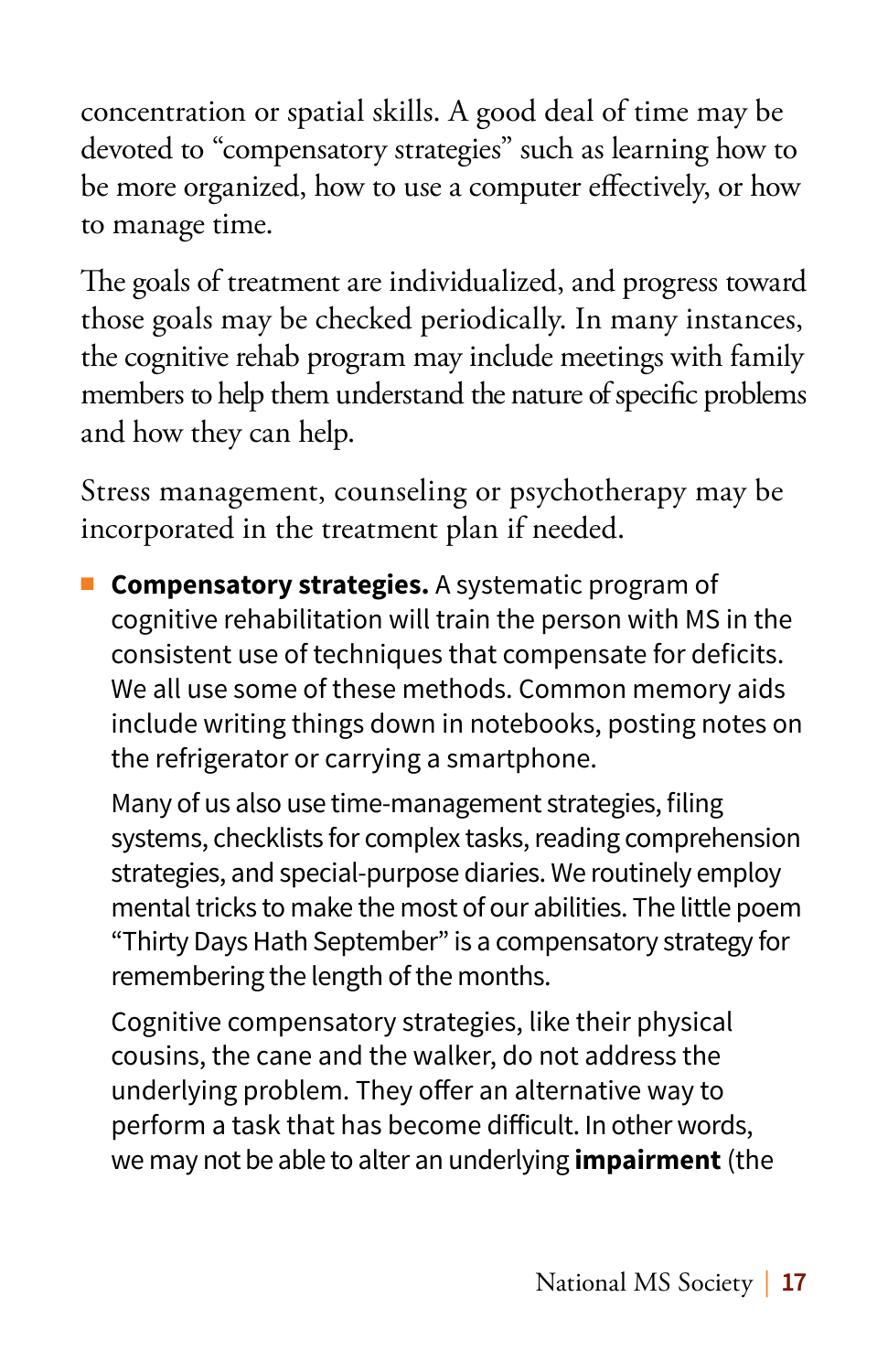weakened memory, for example), but we can still find ways to dramatically improve **function**. Does it really matter whether we get the phone number we need out of our head or from an address book or smartphone?

**n Improving function.** It's tempting to believe that the right mental exercise might strengthen memory. Some functional improvement methods are based on theories and research concerning the "plasticity" of the brain (the ability of the brain to recover from damage, perhaps by shifting functions to undamaged areas).

With some exceptions, these appealing methods have not been as successful as originally hoped. But some retraining exercises do help. A comprehensive program of cognitive rehabilitation is likely to use a mixture of retraining and compensatory strategies. For example, supervised programs of graded practice can improve attention and concentration levels, and these improvements can then facilitate the effective use of compensatory strategies in everyday situations. (Graded practice means practice in a given task in which, over time, the difficulty is increased.)

**Physical exercise.** There has been increasing interest in the potential of physical exercise to improve cognitive function both in healthy adults and individuals with chronic conditions such as Alzheimer's and MS. There are now several studies showing the value of physical exercise on cognitive function in MS. This suggests that exercise coupled with cognitive rehabilitation may significantly improve cognition and hence everyday function. Consult with your healthcare provider before beginning any exercise program.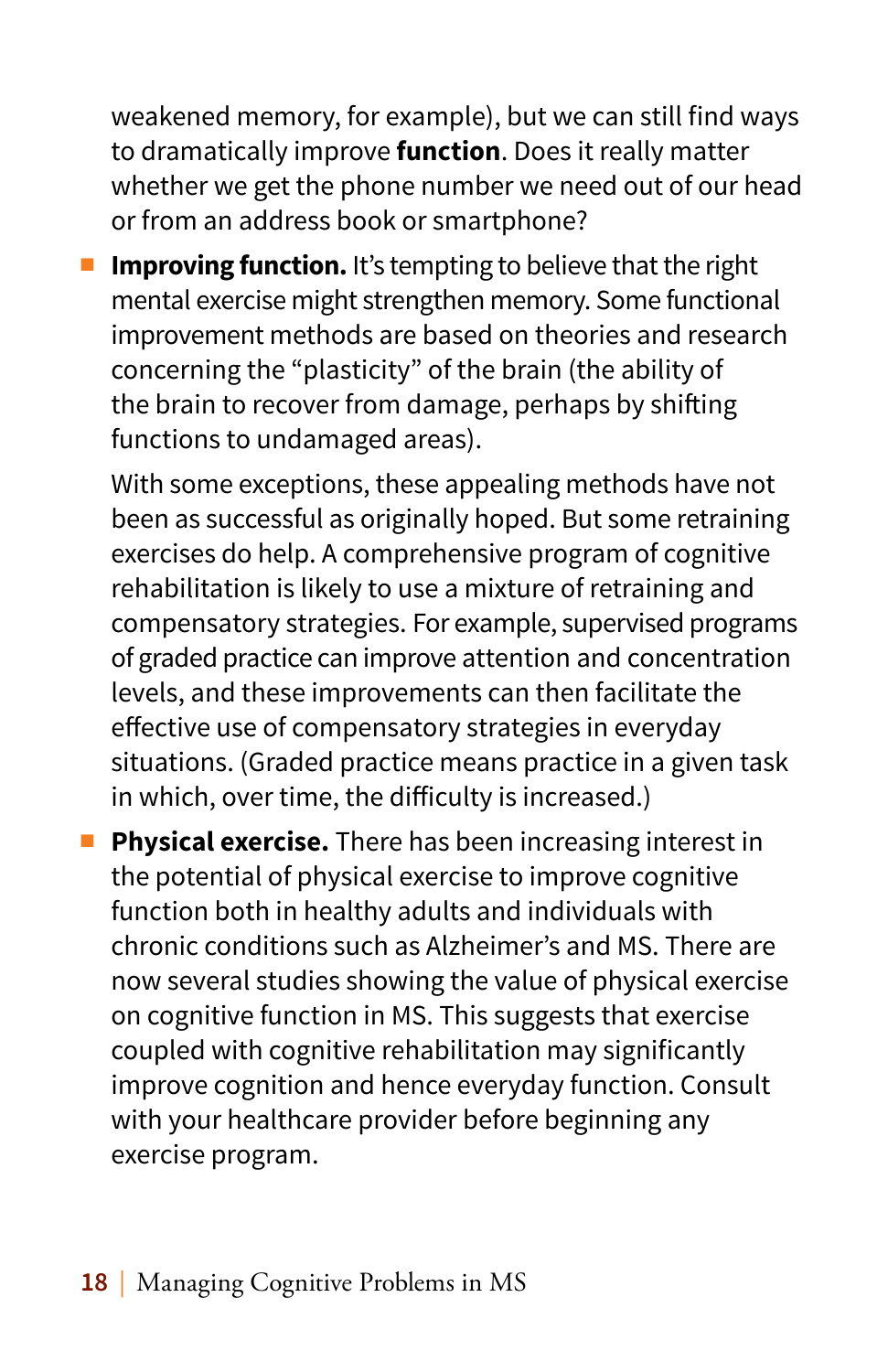**n** Medications. At present, there are no medications that have been found in large, well designed clinical trials to improve cognitive function in MS; research clearly needs to continue.

A few published studies have looked at the effects of some of the MS disease-modifying medications on cognitive function. The results of these studies have been mixed, with some but not all showing benefits on cognitive function. However, since all of the approved disease-modifying therapies have been shown to reduce the number and severity of MS attacks and reduce signs of damage to brain tissue as seen on MRI, they may all, in the long term, have beneficial effects on cognitive function.

A few other medications have shown some promising results in studies of cognitive function. However these very preliminary results need to be confirmed in larger, controlled studies.

Some healthcare providers prescribe other types of medications to treat cognitive changes in MS. These include medications designed to improve attention. However, there are no published studies to support the use of these medications for improving cognitive functioning in MS. These medications have also not been approved for use in MS by the U.S. Food and Drug Administration (FDA).

# Clearing up misconceptions

Cognitive dysfunction is probably subject to more misconceptions than any other topic in MS, in part because we tend to avoid discussing it. Let's dispel some misconceptions.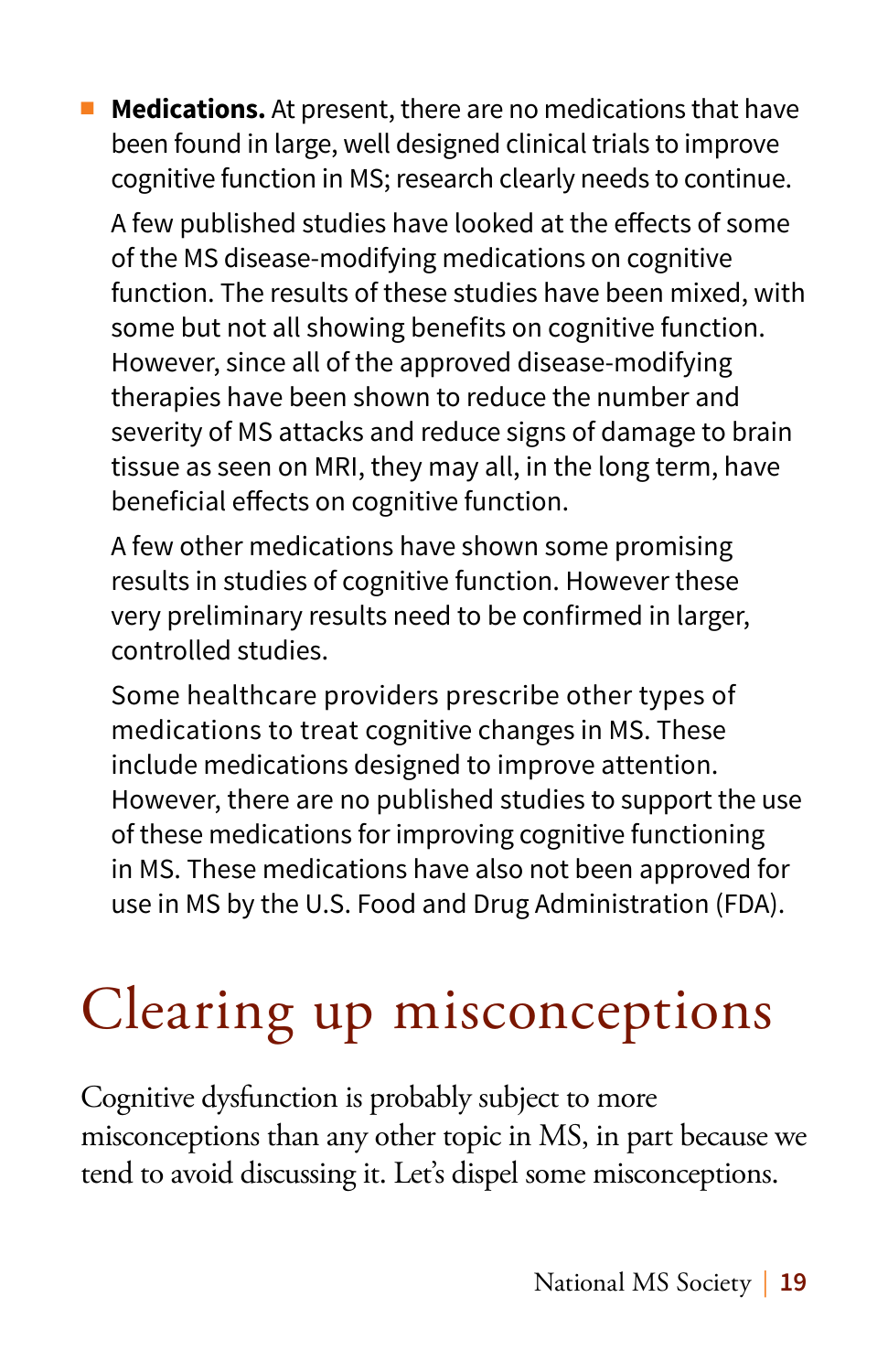### ■ Misconception: MS does not affect cognitive functions or **affects them only rarely.**

Many people with MS will never be troubled by severe cognitive problems (as in Alzheimer's), but mild to moderate problems are fairly common. Unfortunately, cognition is often inadequately assessed by many healthcare professionals. An open discussion about cognitive function with your healthcare providers is a good way to start dealing with it.

#### ■ Misconception: People who have cognitive dysfunction **are emotionally unstable or have a mental illness.**

Cognitive dysfunction is not an emotional or mental disorder — it is a neurological problem. Someone can have cognitive problems and be perfectly normal emotionally and mentally. While emotional problems such as depression or anxiety can make thinking clearly more difficult, cognitive problems should not automatically be attributed to these causes.

#### ■ Misconception: Cognitive functioning can be assessed **by asking a few simple questions.**

There are screening tests for cognitive function that can be used by any healthcare provider to help identify cognitive problems in people with MS. However, to fully and accurately assess all areas of cognitive function, a formal assessment using a series of standardized tests should be done.

#### ■ Misconception: Screening for cognitive function is not **necessary for everyone with MS.**

The National MS Society recommends that all people with MS be screened at least annually for cognitive problems. If that screening suggests that problems exist, a full assessment is recommended.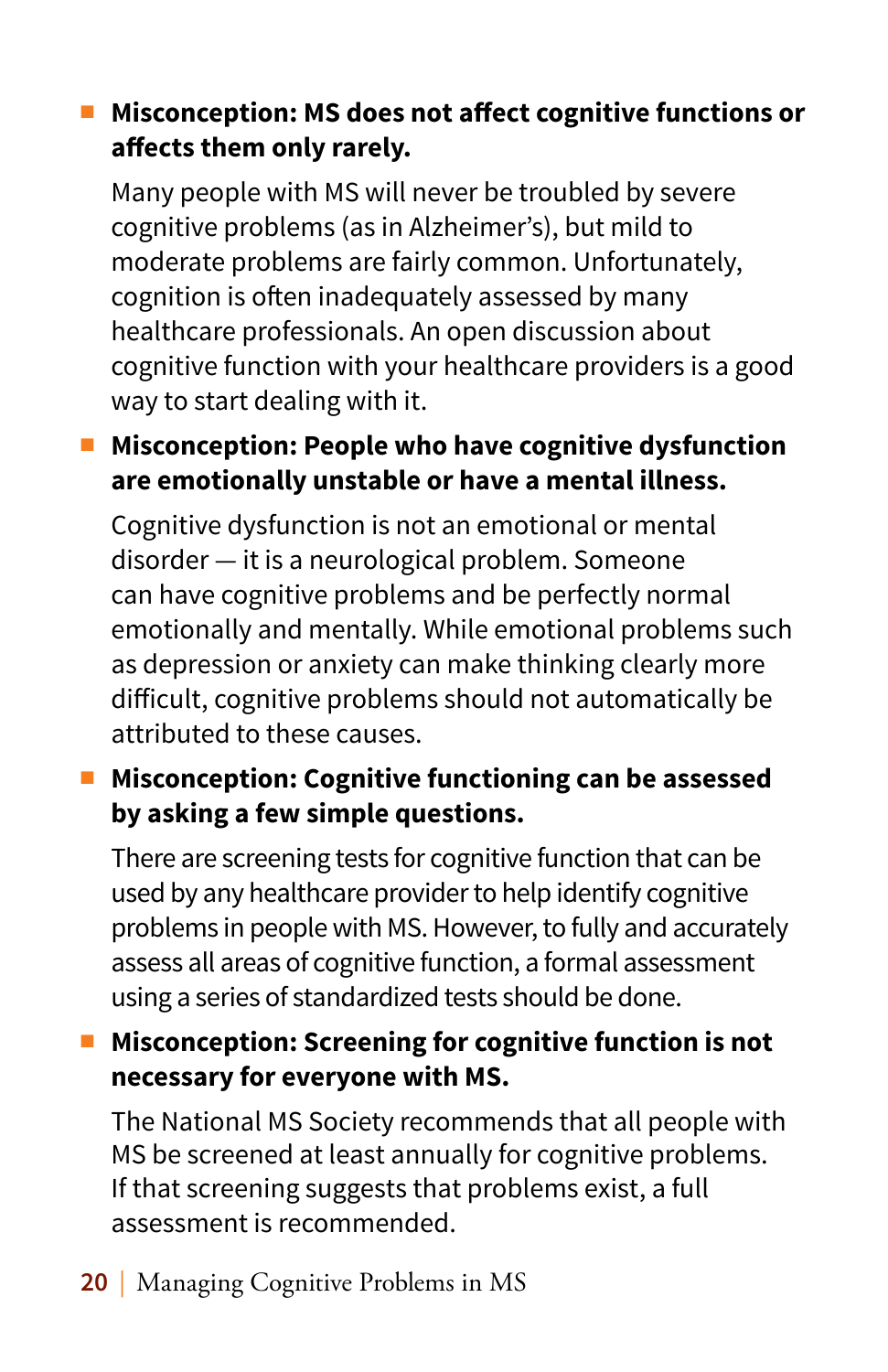### ■ Misconception: When cognitive problems appear, they **worsen rapidly.**

Although very few long-term studies have been completed, results thus far suggest that these problems progress slowly in most people.

#### ■ Misconception: Cognitive problems only occur late in **the course of MS.**

Changes in cognition can occur anytime in the disease course, including very early. Cognitive changes are sometimes the first sign of MS.

#### ■ Misconception: Cognitive problems only occur in **people with progressive MS.**

Cognitive dysfunction is likely to be somewhat worse and more common in people with progressive MS. However, cognitive problems can occur in any form of MS. They can even occur in someone having the very first signs of MS, called clinically isolated syndrome.

### ■ Misconception: Relapses or attacks of MS do not involve **cognitive functions.**

Not true. People with MS can have attacks in which cognitive problems become dramatically worse very quickly. The problems may then improve as remission proceeds. However, recent studies have shown that "Isolated Cognitive Relapses" (relapses that affect only cognition, without necessarily including sensory/motor signs) may result in longer term cognitive problems.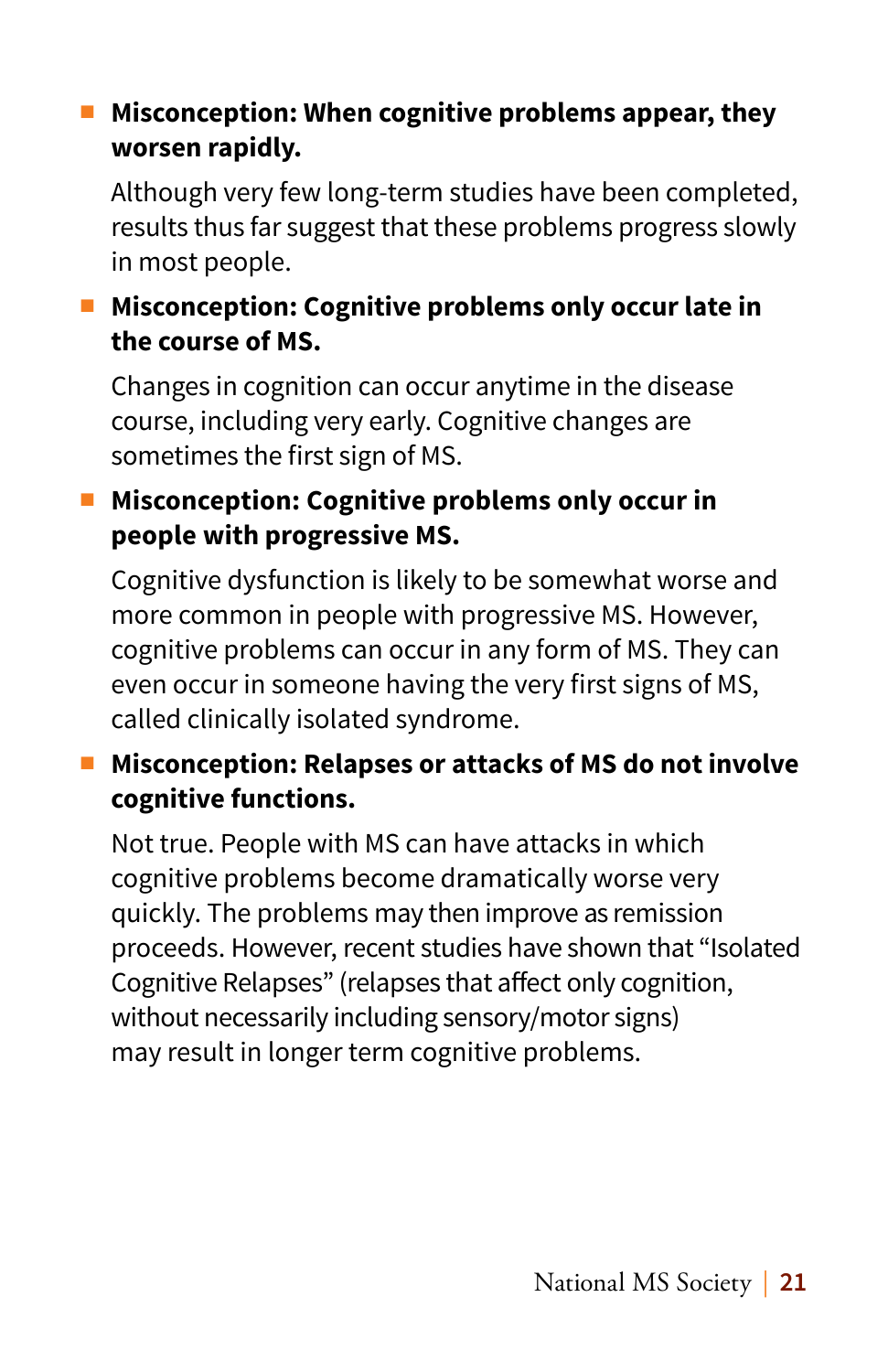#### ■ Misconception: People with MS-related cognitive **problems have euphoria.**

Euphoria involves exaggerated and unrealistic expressions of happiness, often accompanied by a lack of concern about oneself. Euphoria is actually rare, affecting less than 10 percent of the MS population. It occurs almost exclusively in people with the most severe cognitive impairments.

### ■ Misconception: Cognitive problems in MS are similar to **Alzheimer's disease.**

Not true. MS and Alzheimer's are completely different diseases. MS-related cognitive dysfunction is not the same and is almost never as severe as the cognitive dysfunction seen in Alzheimer's.

MS-related cognitive problems are usually limited to the functions discussed in this booklet. The problems may stabilize at any time, and no further progression may occur. The actual rate of progression will vary from person to person as is the case with the physical symptoms of MS.

In contrast, Alzheimer's affects many different functions. The deficits it causes increase rapidly and often predictably. Language declines along with memory, and a person with Alzheimer's will eventually be unaware of where he or she is and forget even his or her own name.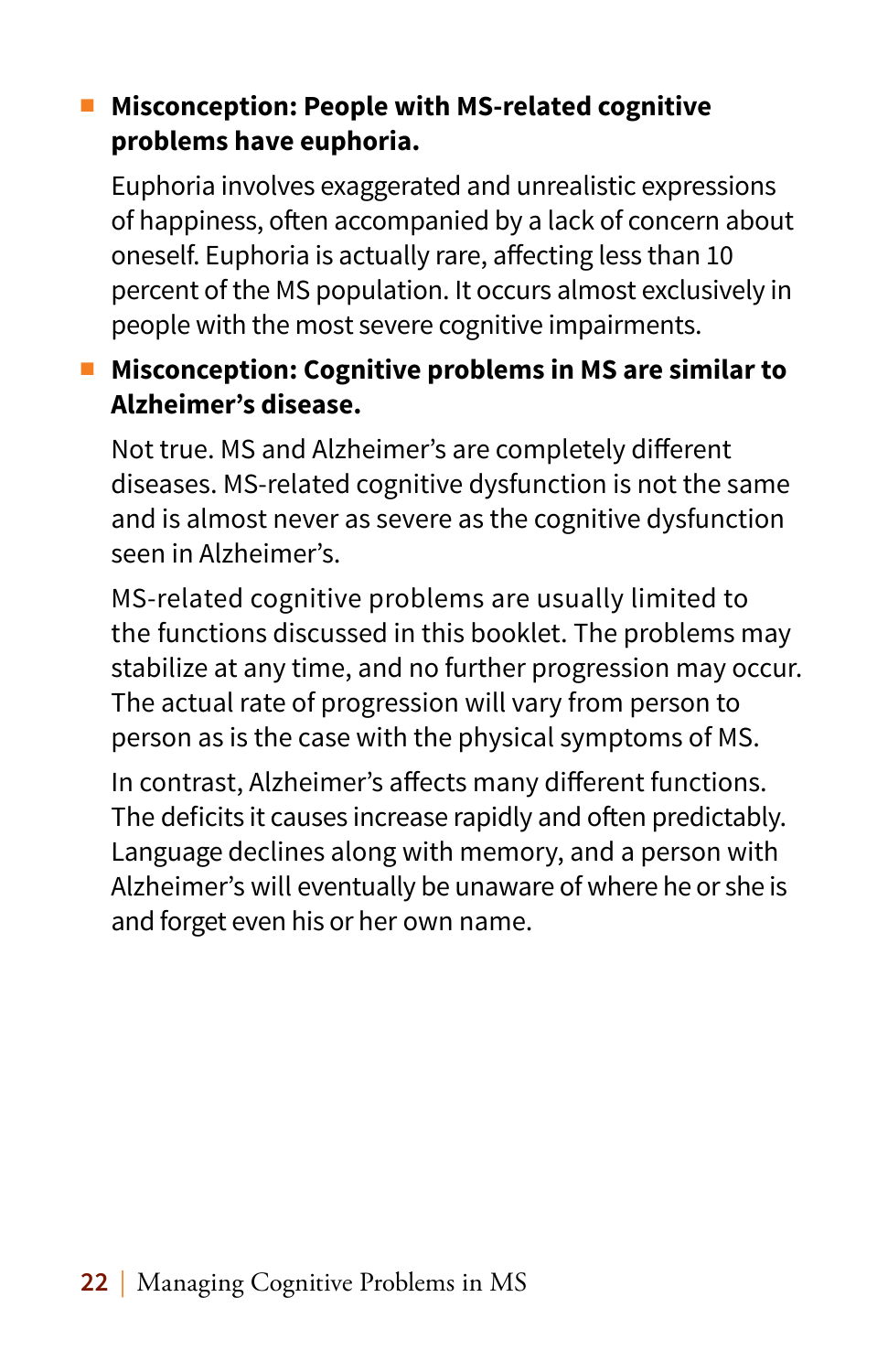The National Multiple Sclerosis Society ("Society") is proud to be a source of information on multiple sclerosis related topics. The information provided is based on professional advice, published experience, and expert opinion, but does not constitute medical or legal advice. For specific medical advice, consult a qualified physician. For specific legal advice, consult a qualified attorney.

The Society does not endorse products, services or manufacturers. Such names appear here solely because they are considered helpful information. The Society assumes no liability for the recipient's use of any product or service mentioned. The Society does not independently verify whether the information provided by each service provider is accurate. The Society undertakes no responsibility to verify whether the service provider is appropriately licensed and certified and has applicable insurance coverage.

Early and ongoing treatment with an FDA-approved therapy can make a difference for people with multiple sclerosis. Learn about your options by talking to your healthcare professional and contacting the National MS Society at **nationalMSsociety.org** or 1-800-344-4867.

The Society publishes many other resources about various aspects of MS. Visit **nationalMSsociety.org/brochures** or call 1-800-344-4867.

### **Other popular resources include:**

- At Home with MS: Adapting your Environment
- $\blacksquare$  Hiring Help at Home: The Basic Facts
- **Managing Progressive MS**
- $\blacksquare$  Mood & Cognition in MS: What You Can Do (book and video)
- So You Have Progressive MS?